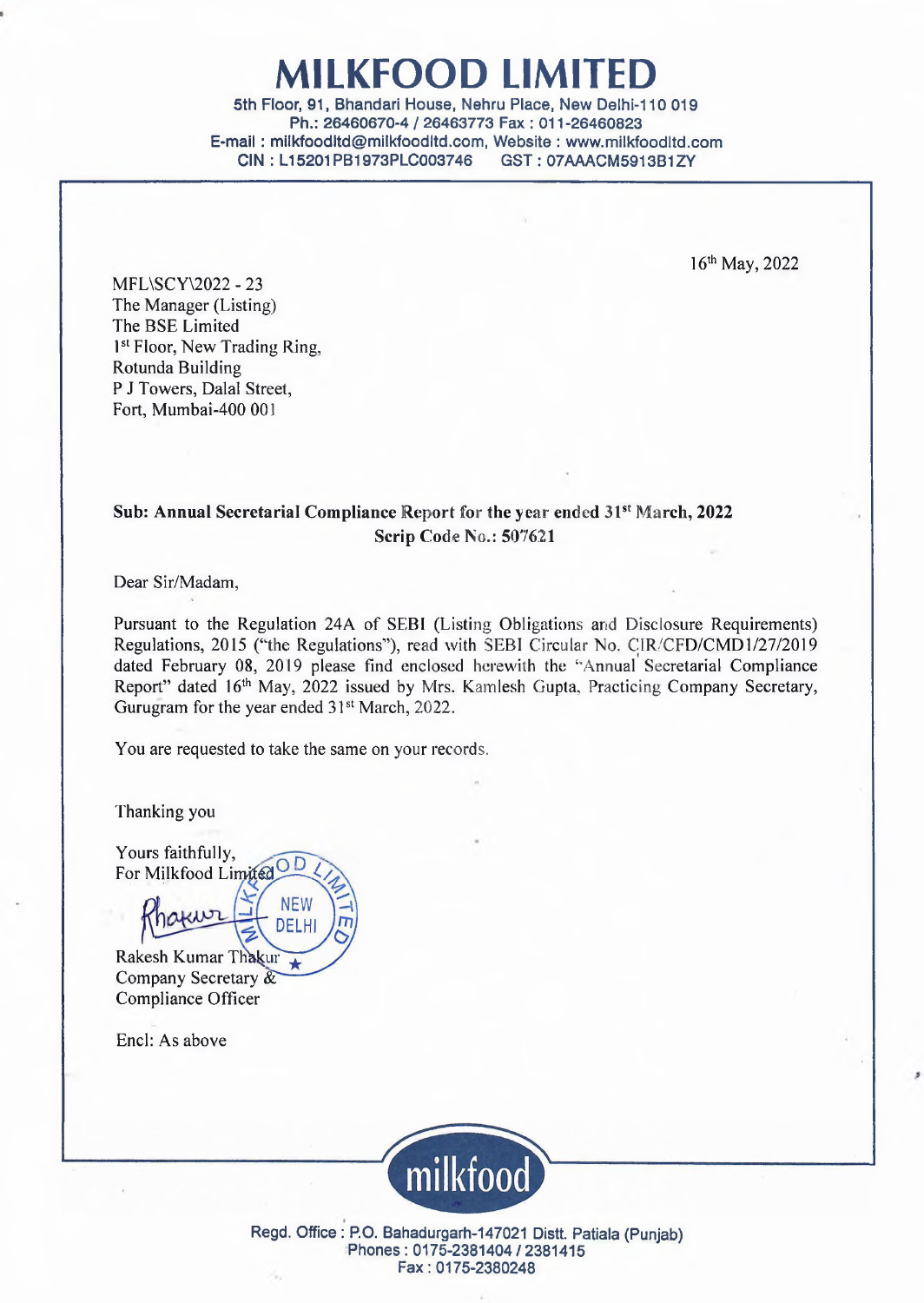## **Kamlesh Gupta**

**Company Secretaries**

### **763, HBH, Saraswati Vihar Near Sahara Mall Gurugram #9873436986, e maihcskamlesh.gupta@gmail.com**

#### **Annual Secretarial Compliance Report of M/s MILKFOOD LIMITED**

for the year ended 31" March, 2022

(Pursuant to Regulation 24A of SEBI (Listing Obligations and Disclosure Requirements) Regulations, 2015)

1. I, Kamlesh Gupta, Practicing Company Secretary, have examined:

(a) all the documents and records made available to me and explanation provided by M/s Milkfood Limited having its Registered Office at P.O. Bahadurgarh, Distt. Patiala, Punjab ("the listed entity"),

(b) the filings/ submissions made by the listed entity to the stock exchanges,

(c) website of the listed entity,

(d) any other document/ filing, as may be relevant, which has been relied upon to make this certification, for the year ended 31" March, 2022 ("Review Period") in respect of compliance with the provisions of:

(a) the Securities and Exchange Board of India Act, 1992 ("SEBI Act") and the Regulations, circulars, guidelines issued thereunder; and

(b) the Securities Contracts (Regulation) Act, 1956 ("SCRA"), Rules made thereunder and the Regulations, circulars, guidelines issued thereunder by the Securities and Exchange Board of India ("SEBI");

2. The specific Regulations, whose provisions and the circulars/ guidelines issued thereunder, have been examined, include:-

(a) Securities and Exchange Board of India (Listing Obligations and Disclosure Requirements) Regulations, 2015;

(b) Securities and Exchange Board of India (Substantial Acquisition of Shares and Takeovers) Regulations, 2011;

 $(c)$  Securities and Exchange Board of India (Prohibition of Insider Trading) Regulations, 2015;

(d) Securities and Exchange Board of India (Depositories and Participant) Regulations, 2018

(e) Securities and Exchange Board of India (Issue of Capital and Disclosure Requirements) Regulations, 2018; (Not applicable to the Company during the reporting period)

(f) Securities and Exchange Board of India (Buyback of Securities) Regulations, 2018; (Not applicable to the Company during the reporting period)

(g) Securities and Exchange Board of India (Share Based Employee Benefits and Sweat Equity Regulations) Regulations, 2021; (Not applicable to the Company during the reporting period)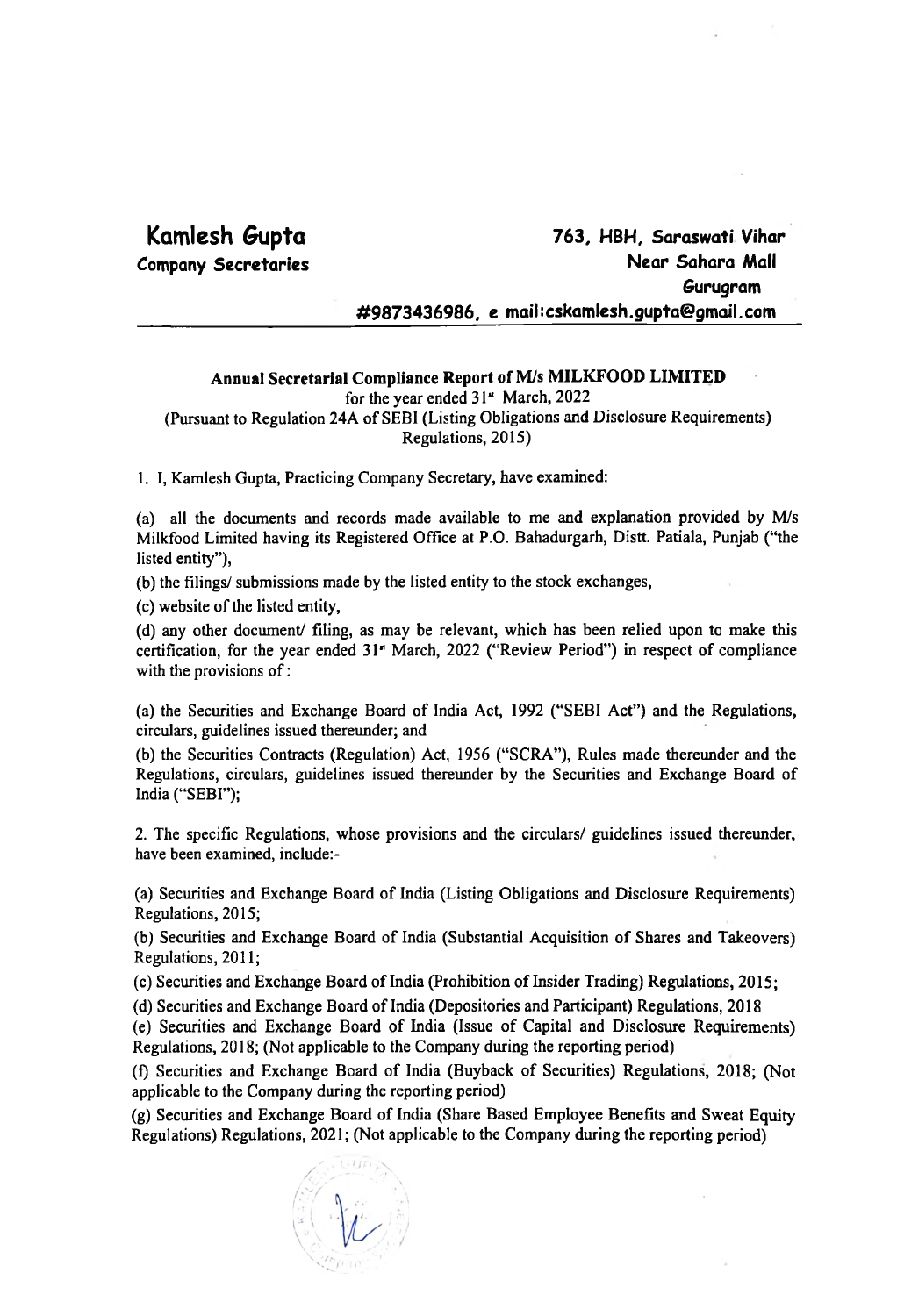(h) Securities and Exchange Board of India (Issue and Listing of Debt Securities) Regulations, 2021; (Not applicable to the Company during the reporting period)

(i) Securities and Exchange Board of India (Issue and Listing of Non-Convertible and Redeemable Preference Shares) Regulations, 2021; (Not applicable to the Company during the reporting period)

(j) and other applicable regulations, circulars/ guidelines issued thereunder;

and based on the above examination, I hereby report that, during the Review Period:

(a) The listed entity has complied with the provisions of the above Regulations and circulars/ guidelines issued thereunder, except in respect of matters specified below:-

| Requirement   Deviations<br>$\sqrt{S}$ r. No $\sqrt{S}$ Compliance<br>  (Regulations/ circulars / guidelines )<br>including specific clause) | $^\text{!}$ Observations/ Remarks of $\mid$<br>the Practicing Company<br><b>Secretary</b> |
|----------------------------------------------------------------------------------------------------------------------------------------------|-------------------------------------------------------------------------------------------|
| NIL                                                                                                                                          |                                                                                           |

- (b) The listed entity has maintained proper records under the provisions of the above Regulations and circulars/ guidelines issued thereunder insofar as it appears from my examination of those records.
- (c) The following are the details of actions taken against the listed entity/ its promoters/ directors/ material subsidiaries either by SEBI or by Stock Exchanges *(including under the Standard Operating Procedures issued by SEBI through various circulars)* under the aforesaid Acts/ Regulations and circulars/ guidelines issued hereunder:

| $\vert$ Sr. No $\vert$ Action | taken by   violation | Details | E.g.<br>letter, debarment, etc | of Details of action taken   Observations/ remarks of  <br>fines, warning the Practicing Company<br>$\blacksquare$ Secretary, if any. |
|-------------------------------|----------------------|---------|--------------------------------|---------------------------------------------------------------------------------------------------------------------------------------|
|                               |                      | NIL     |                                |                                                                                                                                       |

(d) The listed entity has taken the following actions to comply with the observations made in previous reports:

| Sr. No. | <b>Observations of Observations</b><br><b>Practicing</b><br>the<br>Company<br>Secretary in the<br>previous<br>reports | made in the<br>secretarial<br>compliance<br>report for the<br>year ended - | <b>Actions</b><br>listed  <br>the<br>by<br>entity, if any | taken   Comments<br>- of<br>the<br><b>Practicing</b><br>Company<br>Secretary<br>$\bf{0}$<br>the.<br>actions<br>taken<br>by<br>the<br>listed entity |
|---------|-----------------------------------------------------------------------------------------------------------------------|----------------------------------------------------------------------------|-----------------------------------------------------------|----------------------------------------------------------------------------------------------------------------------------------------------------|
|         | NIL                                                                                                                   |                                                                            |                                                           |                                                                                                                                                    |